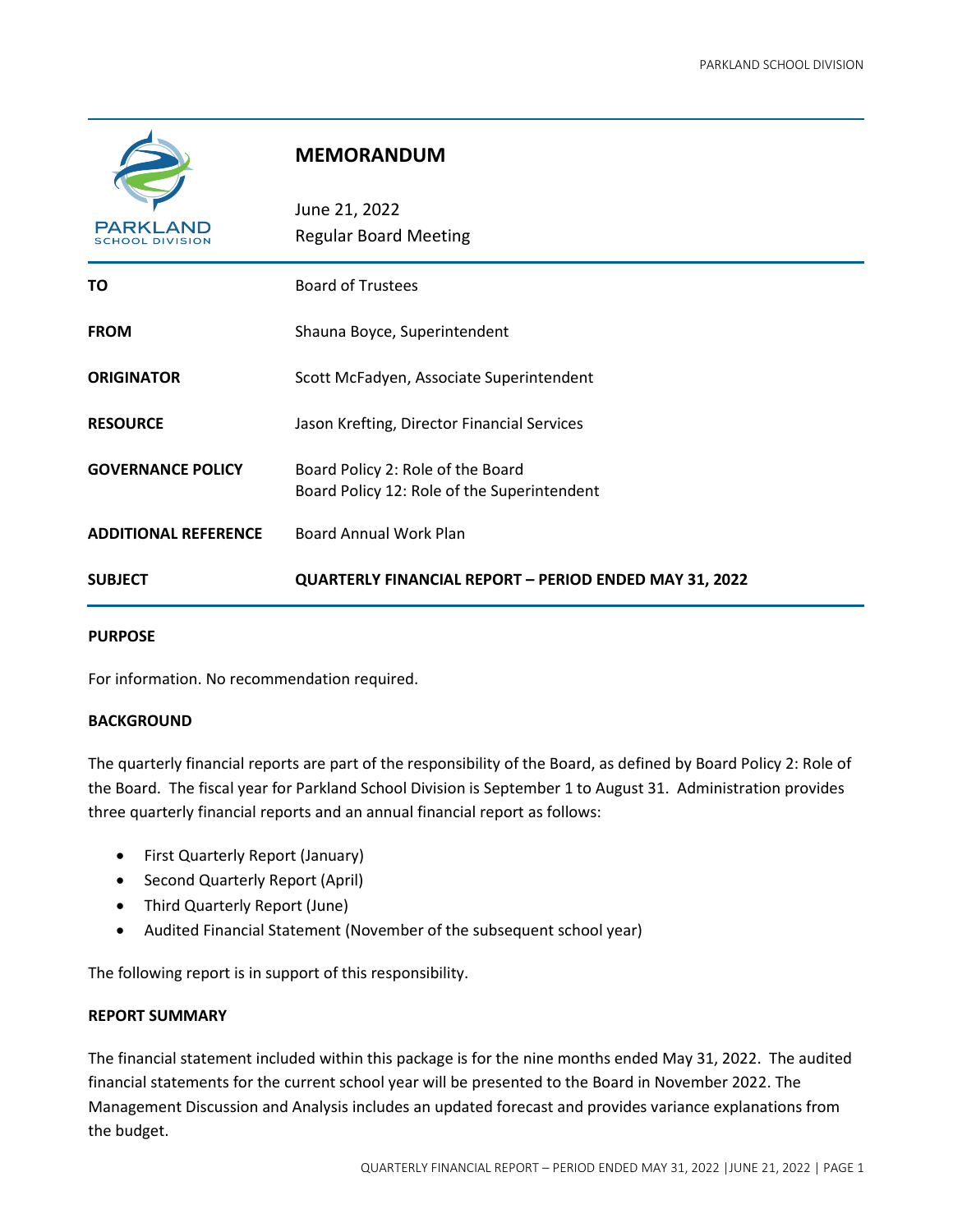As of May 31, 2022, revenues year to date were \$103.2M and expenditures year to date were \$103.0M resulting in a surplus of \$208K. A deficit of \$1.8M is currently forecast for the year ended August 31, 2022 which is lower than budget.

Administration would be pleased to respond to any questions.

SM:kz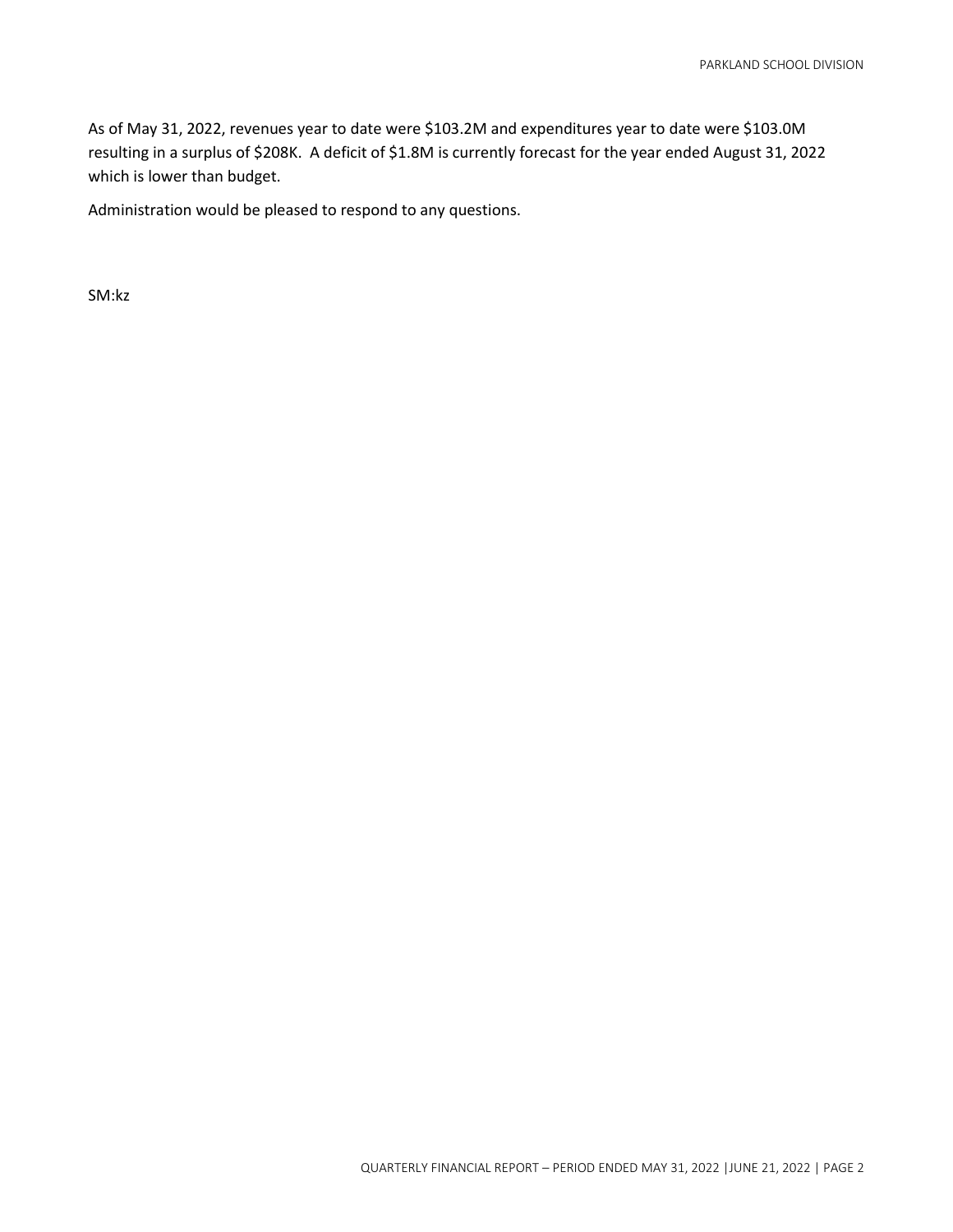

Management's Discussion and Analysis

May 31, 2022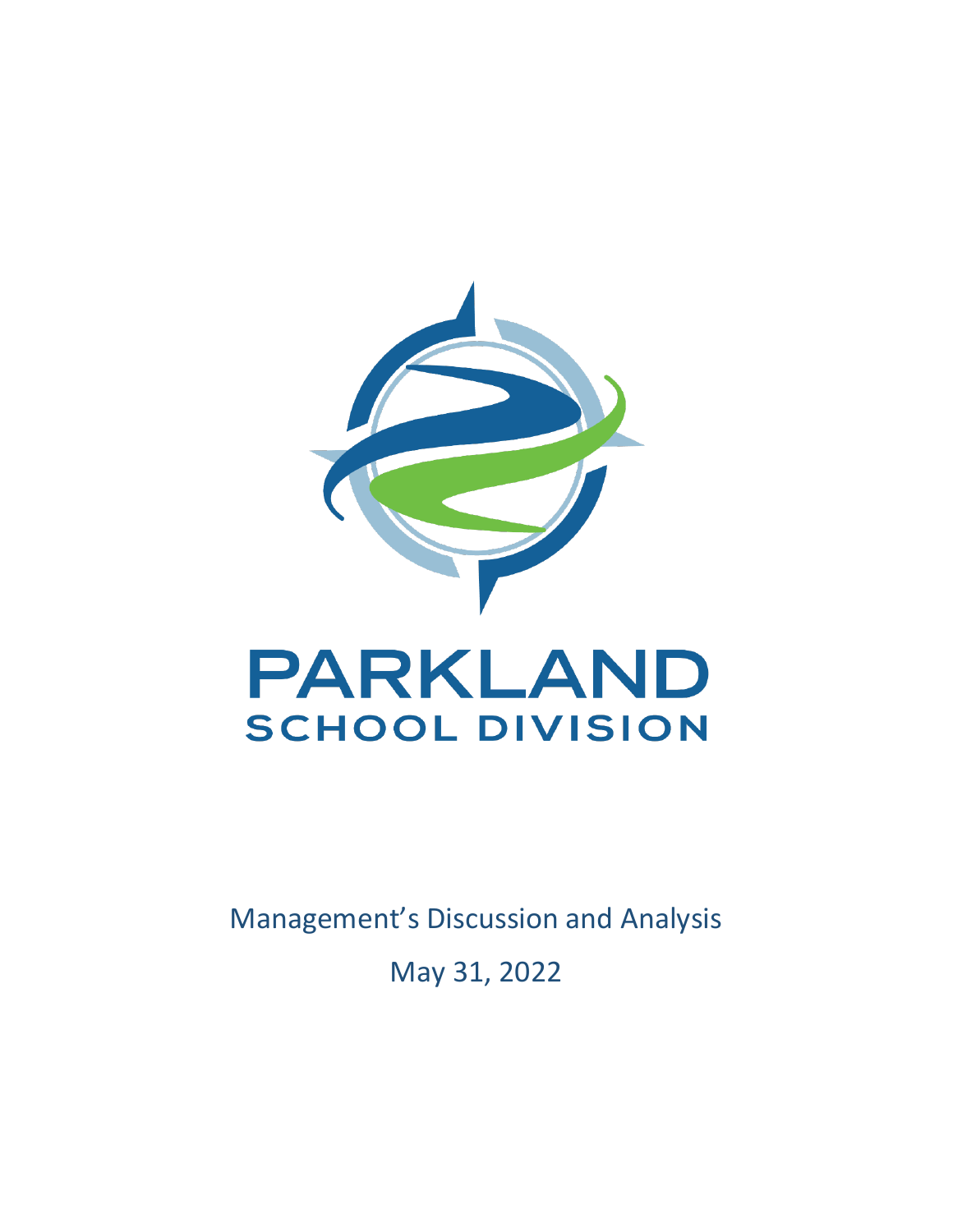#### **Management's discussion and analysis**

The following is a discussion of the financial condition and results of operations of Parkland School Division (the Division) for the nine months ended May 31, 2022 and should be read with the Division's annual financial statements. The statements have been prepared in accordance with Canadian public sector accounting standards (PSAS).

The Division had a total operating budget of \$133.9 million to provide public education services to just under 12,000 students for the 2021-2022 school year. The Division is home to 24 distinct learning sites, including two high school outreach locations and a number of alternate programs offered through the Connections for Learning campus.

The Division sits just west of Edmonton, stretched out along highway 16 on the first leg of the route to the Rocky Mountains. At more than 100km east-towest, the Division covers approximately 2,400 square kilometers and serves more than 73,000 residents.



Originally an agricultural region, over the past

twenty-five years the economic base of the Division has grown increasingly industrial. The development of major power generation and coal mining projects, added to the production of oil and gas resources have, historically, significantly impacted our demographics. We now recognize that changes to the energy sector – converting coal to natural gas – may continue to impact our region. Additionally, the industrial and commercial developments in the Acheson Park and the Ellis and Sherwin Industrial Parks, as well as industrial parks within Spruce Grove and Stony Plain continue to promote growth in urban areas.

Changes in Alberta's economy have resulted in a noticeable population shift for the Division as more families move from rural areas to more urban centers, creating smaller rural communities with decreasing school populations.

The Division believes in fiscal accountability and transparency through regular financial reporting to the Board. Ensuring effective stewardship of the Board's resources is a responsibility that is legislated through the Education Act. Through resource stewardship student success and well-being are supported by ensuring equitable and sustainable use of our resources and ensuring financial responsibility remains a priority. Assurance Elements that prioritize resource stewardship include a consideration of how limited resources will be utilized with maximum results.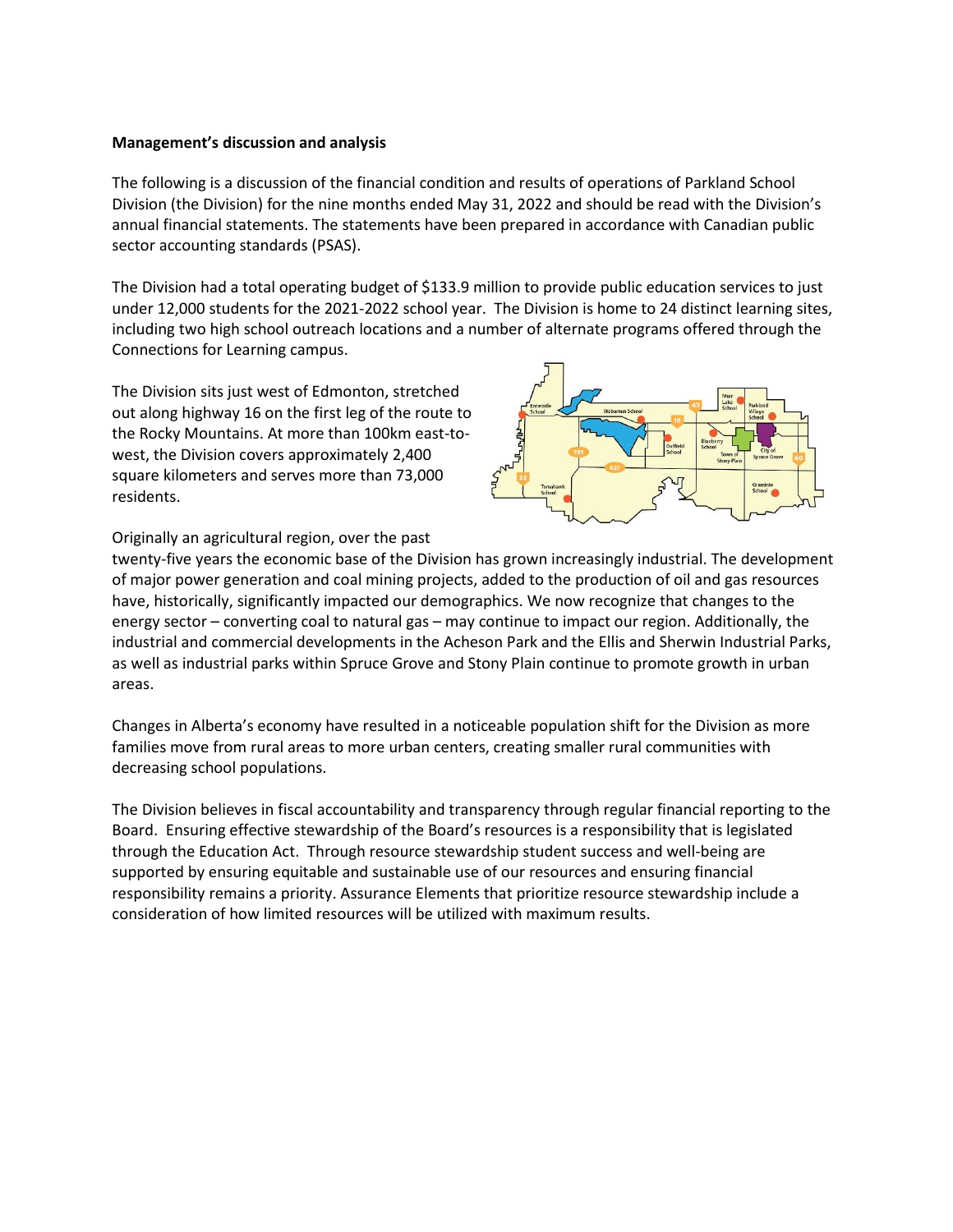## **1. Budget to Actual at May 31, 2022 Analysis**

Parkland School Division is showing a surplus of \$208K at Q3 primarily due to the timing of revenues and expenditures.

|                                             | <b>Budget</b>            | <b>Actual</b>     | % of          | Q3 Forecast            | Variance            | % Change           |
|---------------------------------------------|--------------------------|-------------------|---------------|------------------------|---------------------|--------------------|
| <b>REVENUES</b>                             | 2021-22                  | May 31, 2022      | <b>Budget</b> | 2021 - 2022            | from Budget         | <b>From Budget</b> |
| Government of Alberta                       | 125,476,648 \$<br>Ś      | 97,114,408        | 77.4%         | \$<br>129, 187, 065    | \$<br>3,710,417     | 3.0%               |
| <b>Federal Government and First Nations</b> | 1,256,628                | 1,460,614         | 116.2%        | 1,652,846              | 396,218             | 31.5%              |
| Other Alberta school authorities            | 36,215                   | 45,000            | 124.3%        | 36,215                 |                     | 0.0%               |
| Fees                                        | 3,279,557                | 2,389,590         | 72.9%         | 2,493,050              | (786, 507)          | $-24.0%$           |
| Other sales and services                    | 1,082,198                | 1,285,880         | 118.8%        | 1,070,288              | (11, 910)           | $-1.1%$            |
| Investment income                           | 175,000                  | 109,249           | 62.4%         | 175,000                |                     | 0.0%               |
| Gifts and donations                         | 407,899                  | 642,341           | 157.5%        | 526,898                | 119,000             | 29.2%              |
| Rental of facilities                        | 54,000                   | 47,599            | 88.1%         | 50,412                 | (3,588)             | $-6.6%$            |
| Fundraising                                 | 112,690                  | 126,354           | 112.1%        | 125,511                | 12,821              | 11.4%              |
| Gains on disposal of capital assets         |                          | 1,155             | 100.0%        | $\overline{a}$         |                     | 0.0%               |
| <b>Total revenues</b>                       | \$<br>131,880,835        | \$<br>103,222,189 | 78.3%         | \$<br>135, 317, 285    | \$<br>3,436,450     | 2.6%               |
| <b>EXPENSES BY PROGRAM</b>                  |                          |                   |               |                        |                     |                    |
| Instruction                                 | Ś<br>102,240,522         | \$<br>77,586,545  | 75.9%         | \$<br>105,060,395      | \$<br>(2,819,873)   | $-2.8%$            |
| Plant operations and maintenance            | 16,683,948               | 13,346,961        | 80.0%         | 16,906,949             | (223,001)           | $-1.3%$            |
| Transportation                              | 10,544,536               | 8,936,470         | 84.7%         | 10,889,396             | (344, 859)          | $-3.3%$            |
| Board & system administration               | 4,327,129                | 3,052,108         | 70.5%         | 4,183,630              | 143,499             | 3.3%               |
| <b>External services</b>                    | 84,700                   | 91,693            | 108.3%        | 88,687                 | (3,987)             | $-4.7%$            |
| <b>Total expenses</b>                       | 133,880,835<br>\$        | \$<br>103,013,777 | 76.9%         | \$<br>137,129,057      | \$<br>(3, 248, 222) | $-2.4%$            |
| <b>Operating surplus (deficit)</b>          | \$<br>$(2,000,000)$ \$   | 208,412           |               | \$<br>$(1,811,772)$ \$ | 188,228             |                    |
| <b>EXPENSES BY CATEGORY</b>                 |                          |                   |               |                        |                     |                    |
| Salaries, wages and benefits                | \$<br>99,167,824 \$      | 77,916,589        | 78.6%         | \$<br>100,845,096      | l \$<br>(1,677,272) | $-1.7%$            |
| Services, contracts and supplies            | 25, 155, 031             | 18,281,407        | 72.7%         | 27,281,754             | (2, 126, 723)       | $-8.5%$            |
| School generated Funds                      | 1,276,936                | 690,009           | 54.0%         | 721,163                | 555,773             | 43.5%              |
| Infrastructure Maintenance Renewal          | 1,462,579                | 1,125,761         | 77.0%         | 1,462,579              | L,                  | 0.0%               |
| Amortization of capital assets and interest | 6,818,465                | 5,000,011         | 73.3%         | 6,818,465              |                     | 0.0%               |
| <b>Total expenses</b>                       | \$<br>133,880,835 \$     | 103,013,777       | 76.9%         | \$<br>137,129,057 \$   | (3, 248, 222)       | $-2.4%$            |
| SURPLUS/(DEFICIT) BY PROGRAM                |                          |                   |               |                        |                     |                    |
| Instruction                                 | \$<br>$(2,000,000)$ \$   | 1,434,953         |               | \$<br>$(1,735,486)$ \$ | 264,514             |                    |
| <b>Operations and Maintenance</b>           |                          | (881, 952)        |               | 46,701                 | 46,701              |                    |
| Transportation                              | $\overline{\phantom{m}}$ | (651, 553)        |               | (297, 409)             | (297, 409)          |                    |
| Board and System Administration             |                          | 225,623           |               | 170,742                | 170,742             |                    |
| <b>External Services</b>                    | L,                       | $\overline{a}$    |               | $\overline{a}$         | ٠                   |                    |
| <b>Surplus/(Deficit) from Operations</b>    | \$<br>(2,000,000)        | \$<br>127,071     |               | \$<br>$(1,815,452)$ \$ | 184,548             |                    |
|                                             |                          |                   |               |                        |                     |                    |
| <b>School Generated Funds</b>               |                          | 81,342            |               | 3,680                  | 3,680               |                    |
| <b>Total Surplus/(Deficit)</b>              | \$<br>$(2,000,000)$ \$   | 208,412           |               | \$<br>$(1,811,772)$ \$ | 188,228             |                    |

As of May 31, 2022, revenues to date were \$103.2M and expenditures were \$103.0M resulting in a surplus of \$208K. A deficit of \$1.8M is forecast for the year ended August 31, 2022 which is lower than budget.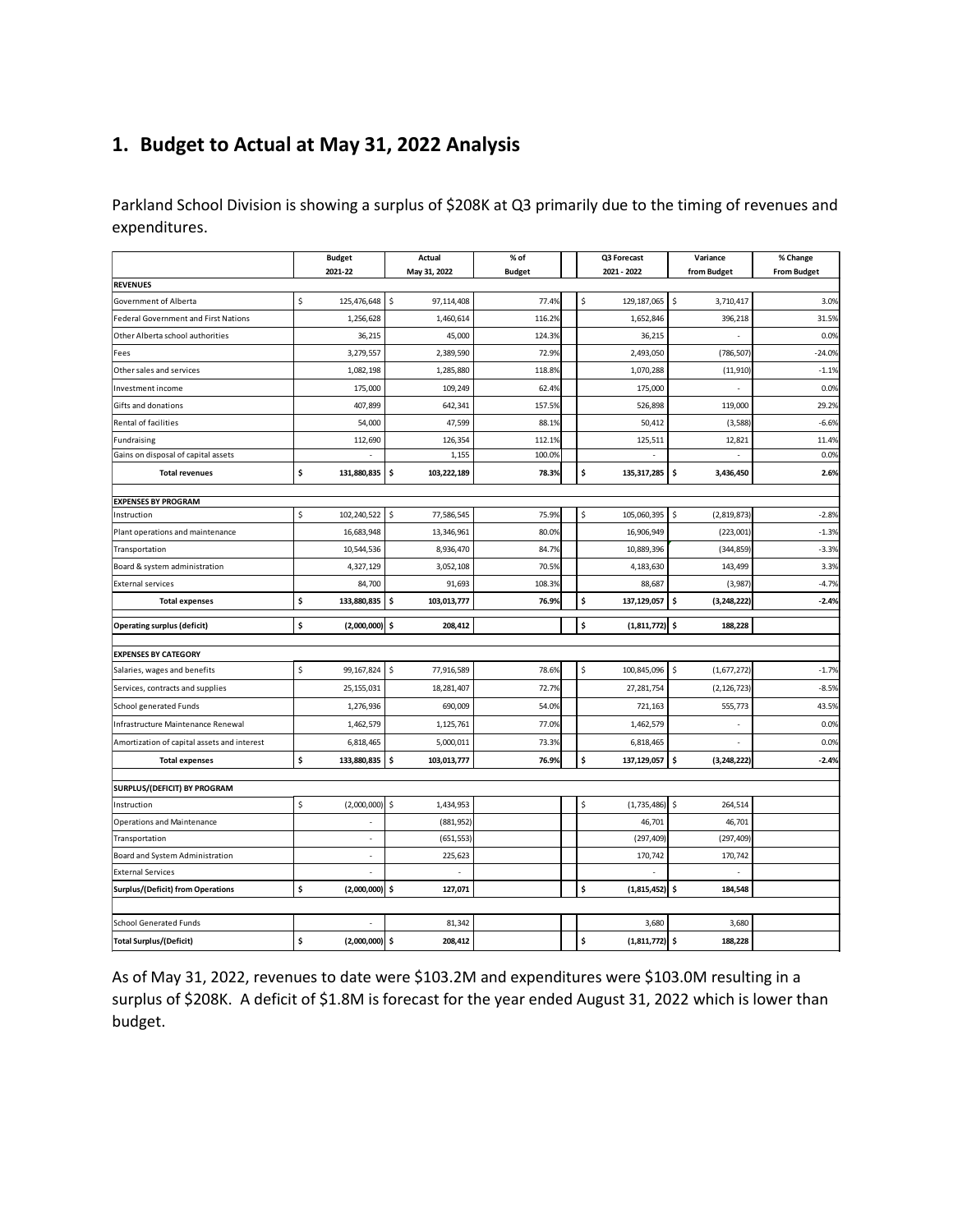## **Revenues**



#### **Overall increase in revenues of \$3.4 million**

Forecasted revenues have increased by \$3.4 million or 2.6% from budget.

Key variances are:

3.0% Government of Alberta (GOA) – increase of \$3.7M - GOA revenues increased primarily due to new grants and there were changes due to higher enrolments including:

- \$1.6M in provincial COVID-19 mitigation support which is stand alone, one time only funding to mitigate the impact of the pandemic on school jurisdictions
- \$988K in Learning Disruption grant funding for literacy and numeracy supports for Grades one, two and three students
- \$718K additional WMA adjustment for increased enrolment
- \$288K in Curriculum Implementation Resource Purchasing grant
- (\$248K) Revenues for Educational Programs in an Institution were removed as the Division is not operating Bright Bank this year.
- \$218K in Federal Safe Indoor Air grant
- \$134K additional home education revenues due to increased enrolment

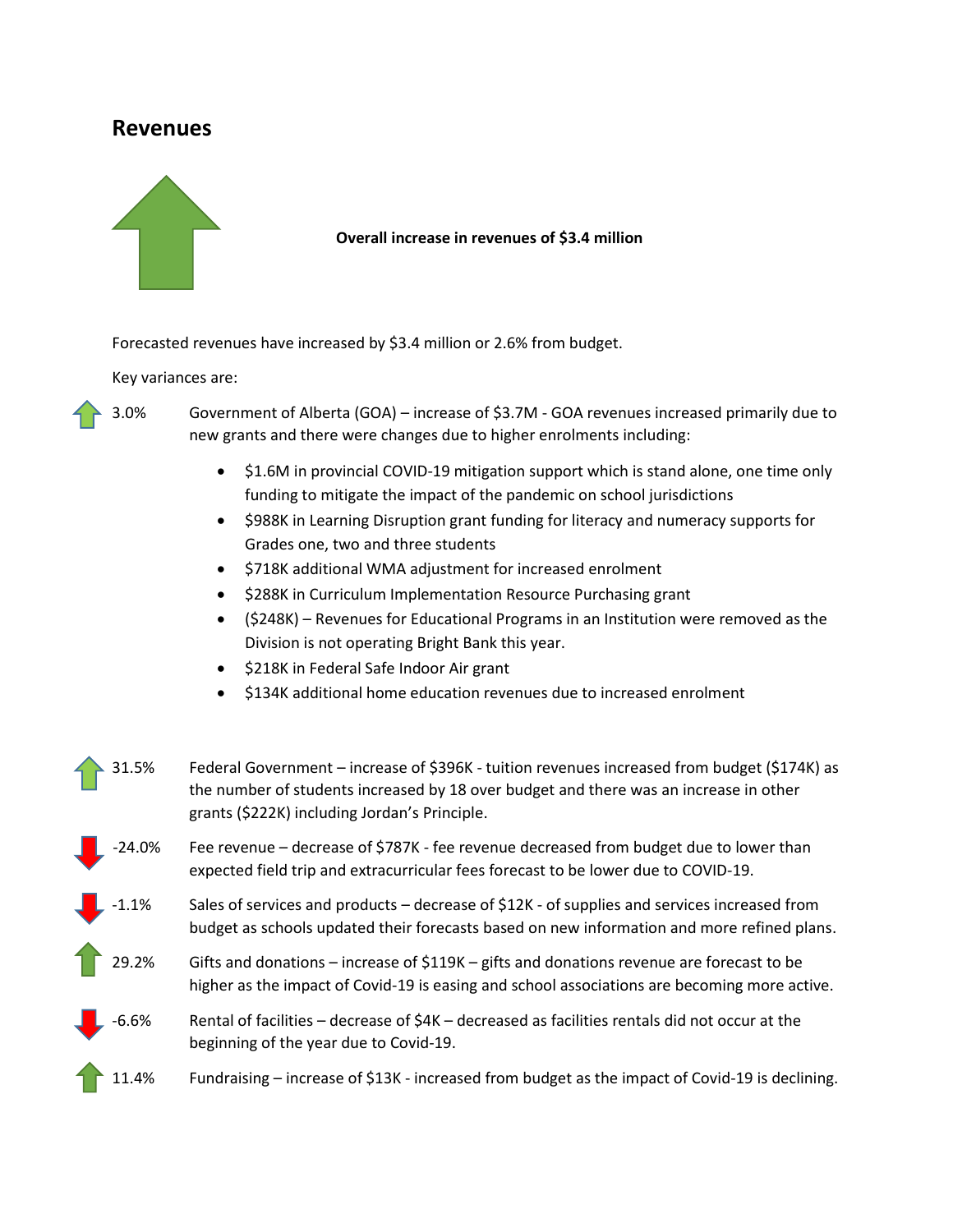# **Expenditures**



**Overall increase in expenses of \$3.2 million**

Forecasted expenditures have increased by \$3.2 million or 2.4% from budget.

Key variances by program are:

-2.8% Instruction – increase of \$2.8M - the increase in instructional expenditures (Includes Early Childhood Services (ECS) – Grade 12) are primarily related to increased certificated staffing resulting in higher salary and benefit costs (\$1.2M) that include:

- Staffing to support 327 additional students over budget,
- Staffing to support the Learning Loss grants, and
- Staffing hired through the Jordan's Principal grant

Increases in supplies related to instruction such as general supplies, support services and other to support the increase in students from the budget.

The Division is planning a purchasing initiative to take advantage of economies of scale in order to evergreen technology, furniture and equipment in the schools.

- -1.3% Operations and Maintenance increase of \$223K expenditures are forecast to increase due to expenditures generated from the Federal Safe Indoor Air grant.
- -3.3% Transportation increase of \$345K expenditures increased over budget due to a one-time expenditure to provide insurance and inflation relief to bus contractors.
- 3.3% System Administration decrease of \$143K the decrease is primarily due to lower than budgeted legal, support services and supplies partially offset by additional support staffing costs.
	- -4.7% External services increase of \$4K the increase is largely due to the administrative work associated with ARMIC. External services expenses are offset with revenues. External services include services offered outside the Board's regular education programs for students who are served by the Board. Some examples of external services include joint use agreements with municipalities (Horizon Stage), after school care and services provided to external organizations and individuals (custodial).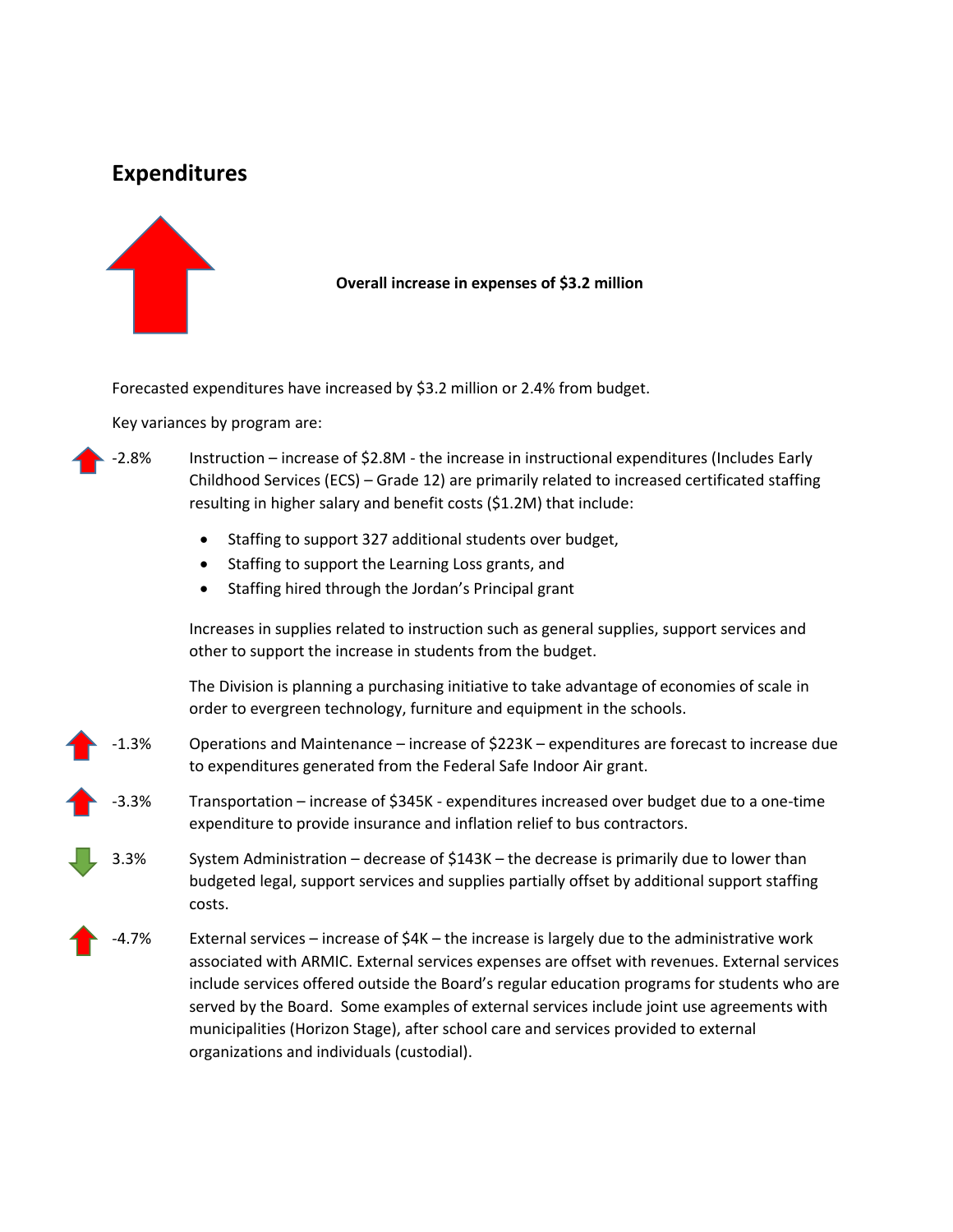Key variances by category are:

- -1.7% Salaries, wages and benefits increase of \$1.7M increases are related to salary and benefits costs related to increased enrolments and support the objectives of the Learning Loss grant.
	- staffing increases to support 327 additional students over budget,
	- staffing hired to fulfill the goals of the Learning Loss grant
	- staffing hired to support the Jordan's Principle grant
- -8.5% Services, Contracts and Supplies increase of \$2.1M key increase in services, contracts and supplies are:
	- One-time transportation contract payment for insurance and inflation (\$341k)
	- Increases in supplies related to instruction such as general supplies, support services and other to support the increase in students from the budget.
	- The Division is planning a purchasing initiative to take advantage of economies of scale in order to evergreen technology, furniture and equipment in the schools.

43.5% School Generated Funds (SGF) – decrease of \$556K – SGF expenditures are forecast to be lower due to COVID-19.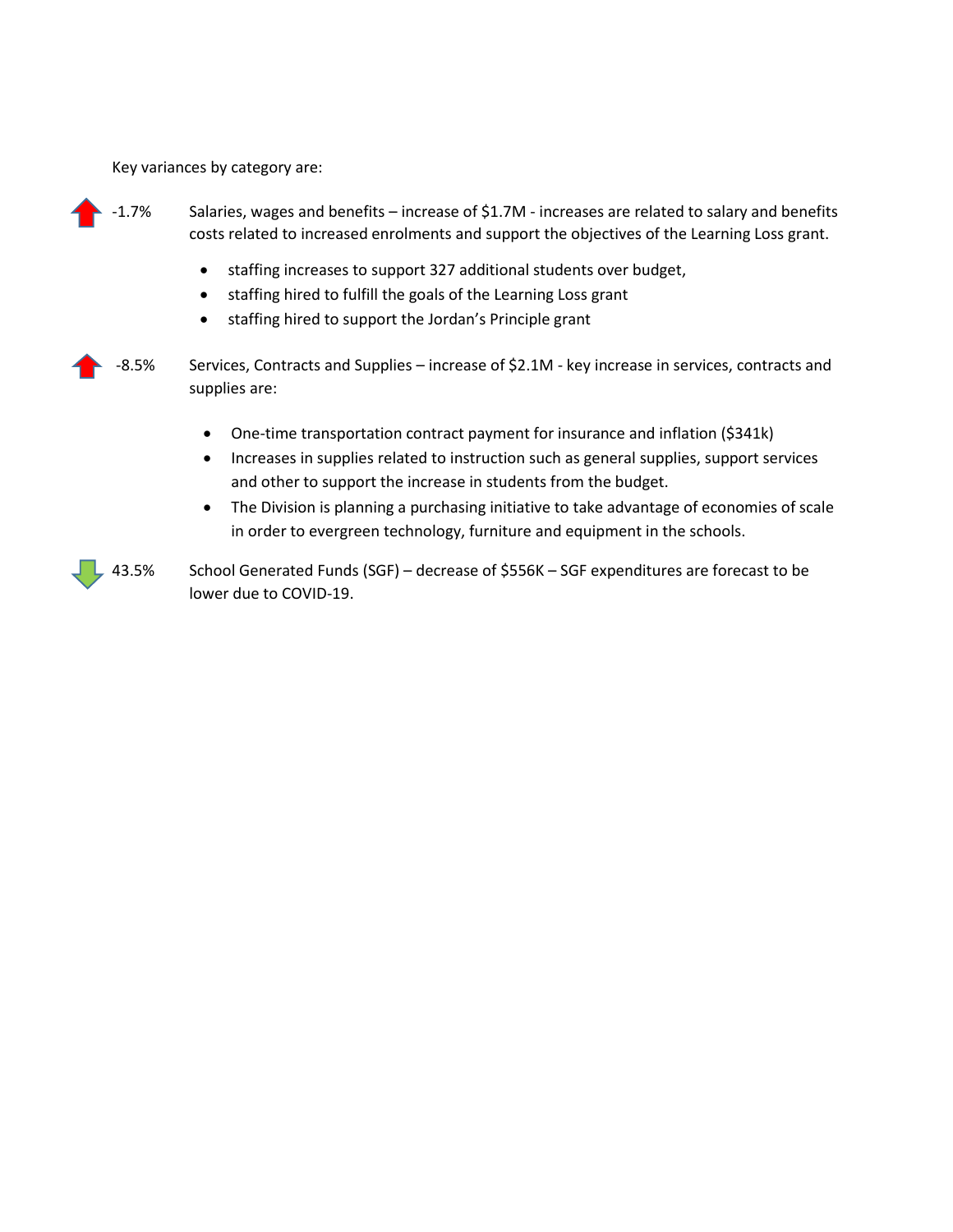## **2. Financial Position at May 31, 2022**

The following section is based on a comparative of the annual budget to actuals.

| <b>Financial Position</b>                       |    |                          |                          |  |  |  |  |  |  |  |
|-------------------------------------------------|----|--------------------------|--------------------------|--|--|--|--|--|--|--|
|                                                 |    | <b>Actual Balance at</b> | <b>Actual Balance at</b> |  |  |  |  |  |  |  |
|                                                 |    | May 31, 2022             | <b>August 31, 2021</b>   |  |  |  |  |  |  |  |
| <b>Financial Assets</b>                         |    |                          |                          |  |  |  |  |  |  |  |
| Cash                                            | \$ | 20,860,294<br>\$         | 21,496,845               |  |  |  |  |  |  |  |
| <b>Accounts Receivable</b>                      |    | 987,298                  | 1,075,193                |  |  |  |  |  |  |  |
| <b>Total Financial Assets</b>                   |    | 21,847,592               | 22,572,038               |  |  |  |  |  |  |  |
|                                                 |    |                          |                          |  |  |  |  |  |  |  |
| <b>Liabilities</b>                              |    |                          |                          |  |  |  |  |  |  |  |
| <b>Accounts Payable and Accrued Liabilities</b> |    | 5,899,421                | 7,960,561                |  |  |  |  |  |  |  |
| <b>Unspent Deferred Contributions</b>           |    | 2,569,319                | 1,412,093                |  |  |  |  |  |  |  |
| <b>Employee Future Benefits</b>                 |    | 421,931                  | 461,500                  |  |  |  |  |  |  |  |
| <b>Total Liabilites</b>                         |    | 8,890,671                | 9,834,155                |  |  |  |  |  |  |  |
|                                                 |    |                          |                          |  |  |  |  |  |  |  |
| <b>Non-Financial Assets</b>                     |    |                          |                          |  |  |  |  |  |  |  |
| <b>Tangible Capital Assets</b>                  |    | 155,589,905              | 149,078,972              |  |  |  |  |  |  |  |
| Inventory                                       |    |                          |                          |  |  |  |  |  |  |  |
| <b>Prepaid Expenses</b>                         |    | 735,794                  | 471,770                  |  |  |  |  |  |  |  |
| <b>Total Non-Financial Assets</b>               |    | 156,325,699              | 149,550,742              |  |  |  |  |  |  |  |
|                                                 |    |                          |                          |  |  |  |  |  |  |  |
| <b>Spent Deferred Capital Contributions</b>     |    |                          |                          |  |  |  |  |  |  |  |
|                                                 | \$ | 148, 247, 420<br>\$      | 141,461,837              |  |  |  |  |  |  |  |

As at May 31, 2022 the Division has total financial assets of \$21.9M and liabilities of \$8.9M resulting in net financial assets of \$13.0M.

Financial assets include

- \$20.1M in cash decrease of \$637K the decrease in cash is related to a decrease in accounts payable and an increase in prepaid expenses partially offset by IMR funding that will be spent in the coming months.
- \$987K in accounts receivable decrease of \$88K includes GST receivable, receivables for secondments to other organizations, supported capital receivables and other general receivables. Accounts receivable decreased primarily due to a reduction in the receivable for GST from the prior year end partially offset by an increase in grants receivable.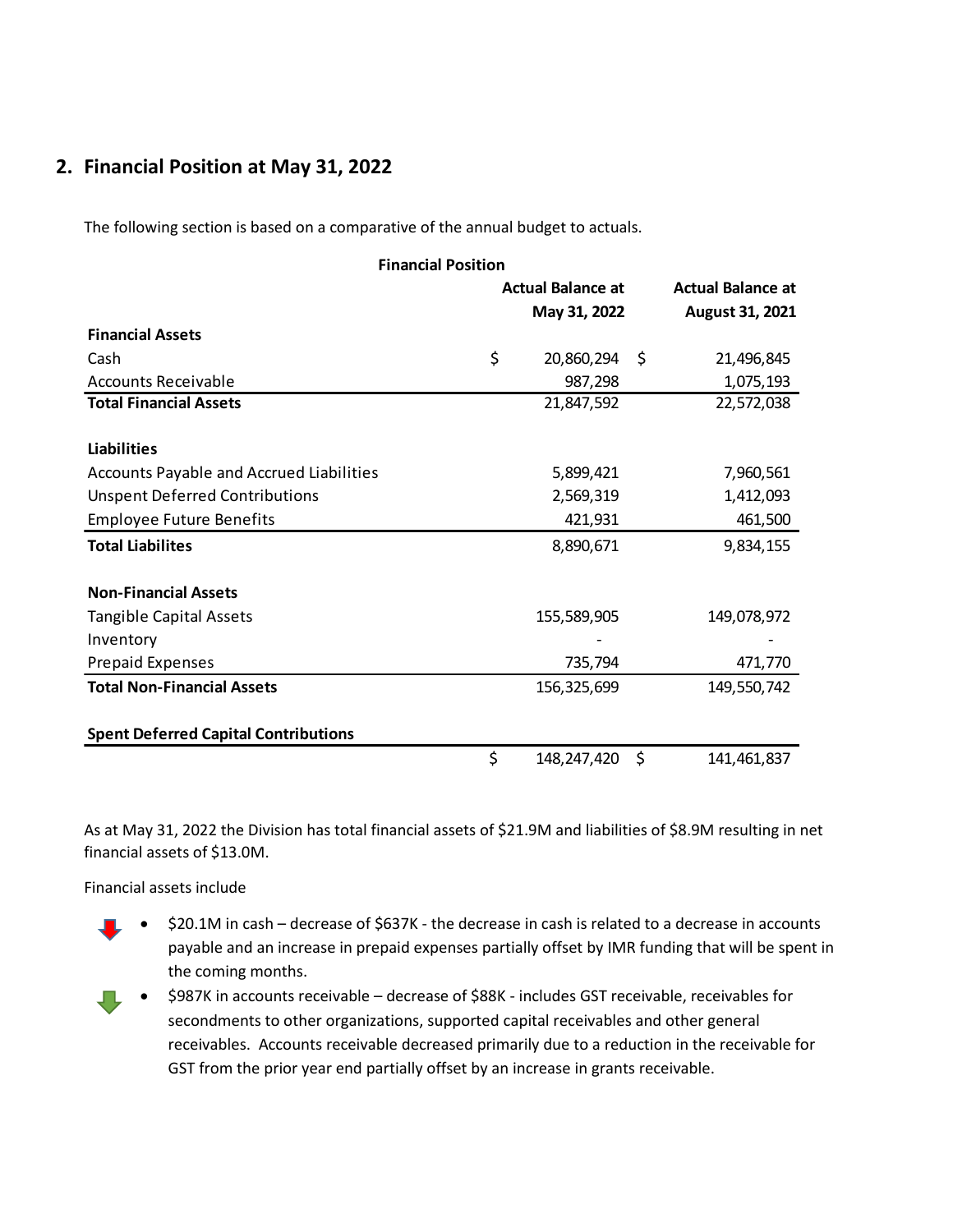## Liabilities include

- \$5.9M in accounts payable decreased \$2.1M accounts payable and accrued liabilities include vendor invoices for amounts incurred but not yet paid for supplies and services and accrued liabilities including payroll withholdings and unearned revenues. Accounts payable decreased due to a reduction in accrued liabilities for vendor invoices that have been paid partially offset by an increase in payroll withholdings.
- \$2.6M in unspent deferred contributions increased by \$1.2M is comprised of both restricted operational funding not expended which primarily includes unexpended IMR and Capital Maintenance Renewal (CMR) funding and small grants from other external sources. Unexpended deferred capital revenue is for contributions received for supported capital projects that has not been spent. The increase in the current year is primarily the result of a portion of IMR funding, playground funding (Prescott Learning Centre (PLC) and Stony Plain Central (SPC)) replacement school and furniture and equipment funding for Woodhaven and SPC schools.
- \$422K in future benefit liabilities decreased by \$40K is a senior executive retirement plan (SERP) for some current and former senior executives based on contributions and actuarial valuations offset by payments to retired employees during the year.

## Non-financial assets including

- \$155.6M in capital assets, increases to capital assets this year include Woodhaven modernization, SPC replacement school, the modular units for PLC and Millgrove and playground for PLC.
- \$736K in prepaid expenses for items and services paid in advance and not yet received. The increase compared to the prior year is primarily due to the timing of the payment for the insurance premium.

### Spent deferred capital contributions

• \$148.2M spent deferred capital contributions are recorded when a supported asset such as a school is acquired. The contribution is then recognized over the life of the asset in an amount equal to the amortization on the asset. The increase in spent deferred capital contributions is attributed primarily to the Alberta Infrastructure projects at Woodhaven and the SPC replacement school and the modular projects at PLC and Millgrove schools.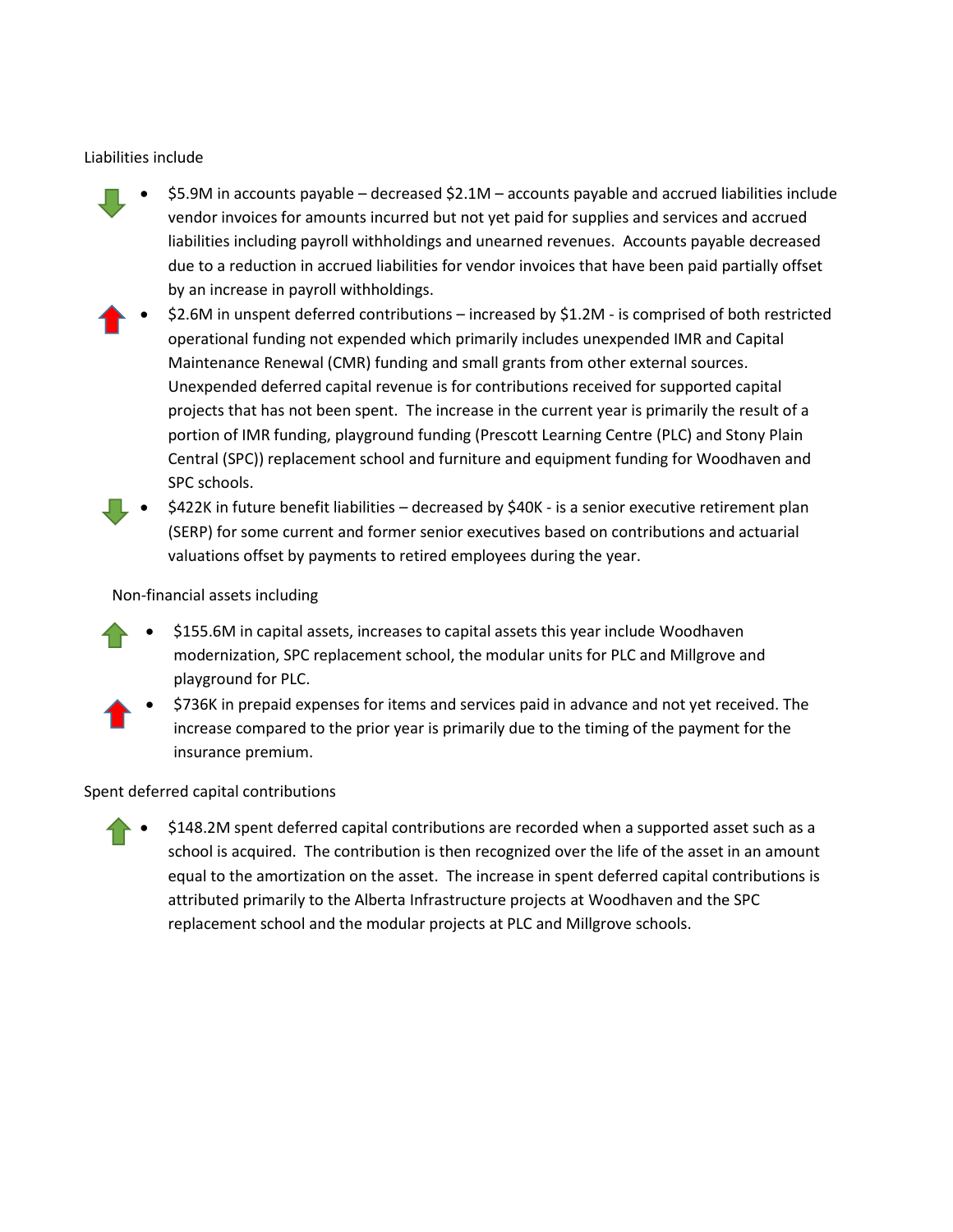|                                                      | <b>Audited</b>     |     | <b>Actual</b>     |     | Projected         |
|------------------------------------------------------|--------------------|-----|-------------------|-----|-------------------|
|                                                      | <b>Balance</b> at  |     | <b>Balance</b> at |     | <b>Balance at</b> |
|                                                      | Sep 1, 2021        |     | May 31, 2022      |     | Aug 31, 2022      |
| <b>Operating Surplus (deficit)</b>                   |                    |     |                   |     |                   |
| Instruction                                          | \$<br>5,739,944 \$ |     | 7,174,894 \$      |     | 4,948,227         |
| Administration                                       | 1,269,352          |     | 1,494,978         |     | 1,440,094         |
| <b>Operations and Maintenance</b>                    |                    |     | (881,952)         |     | 46,701            |
| Transportation                                       | 81,758             |     | (569, 795)        |     | (215, 651)        |
| <b>External Services</b>                             |                    |     |                   |     |                   |
| <b>Total Restricted Operating Surplus before SGF</b> | 7,091,054          |     | 7,218,125         |     | 6,219,371         |
| <b>Unrestricted Surplus</b>                          | 943,769            |     | 1,099,364         |     |                   |
| Accumulated Surplus from Operations (Excluding SGF)  | 8,034,823          |     | 8,317,489         |     | 6,219,371         |
| <b>School Generated Funds</b>                        | 949,524            |     | 1,030,866         |     | 953,204           |
| <b>Accumulated Surplus from Operations</b>           | \$<br>8,984,347    | Ŝ.  | 9,348,355         | Ŝ.  | 7,172,575         |
| <b>Capital Reserves</b>                              |                    |     |                   |     |                   |
| Instruction                                          | \$<br>3,159,953    | Ŝ   | 3,359,558         | Ŝ.  | 4,052,304         |
| <b>Operations and Maintenance</b>                    | 423,706            |     | 522,201           |     | 393,706           |
| Administration                                       | 1,295,111          |     | 1,138,751         |     | 1,023,111         |
| Transportation                                       | 319,207            |     | 363,321           |     | 352,768           |
| <b>External Services</b>                             | 28,385             |     | 28,385            |     | 28,385            |
| <b>Total Capital Reserves</b>                        | \$<br>5,226,362    | Ŝ.  | 5,412,216         | Ŝ.  | 5,850,274         |
| <b>Investment in Capital Assets</b>                  | \$<br>6,616,070    | .\$ | 6,274,620         | \$. | 6,742,158         |
| <b>Total Accumulated Surplus</b>                     | \$<br>20,826,779   | \$  | 21,035,191        | \$  | 19,765,007        |

The projected financial health indicator Accumulated Surplus from Operations (excluding SGF) to Expense Ratio (A.S.O.%) is 4.5%. This ratio is within the Division's target of  $1 - 5$ %.

Accumulated surplus includes:

- Accumulated Surplus from Operations are reserves designated for operating purposes by the Board and include operating reserves by program.
- The Unrestricted Surplus is a reserve that the Board has not reserved for a specific purpose.
- School Generated Funds are reserves within the school that are reserved for specific projects within the schools.
- Capital Reserves are designated for future capital purchases by the Board.
- Investment in Capital Assets represents the Division's amortized investment in Board supported capital assets.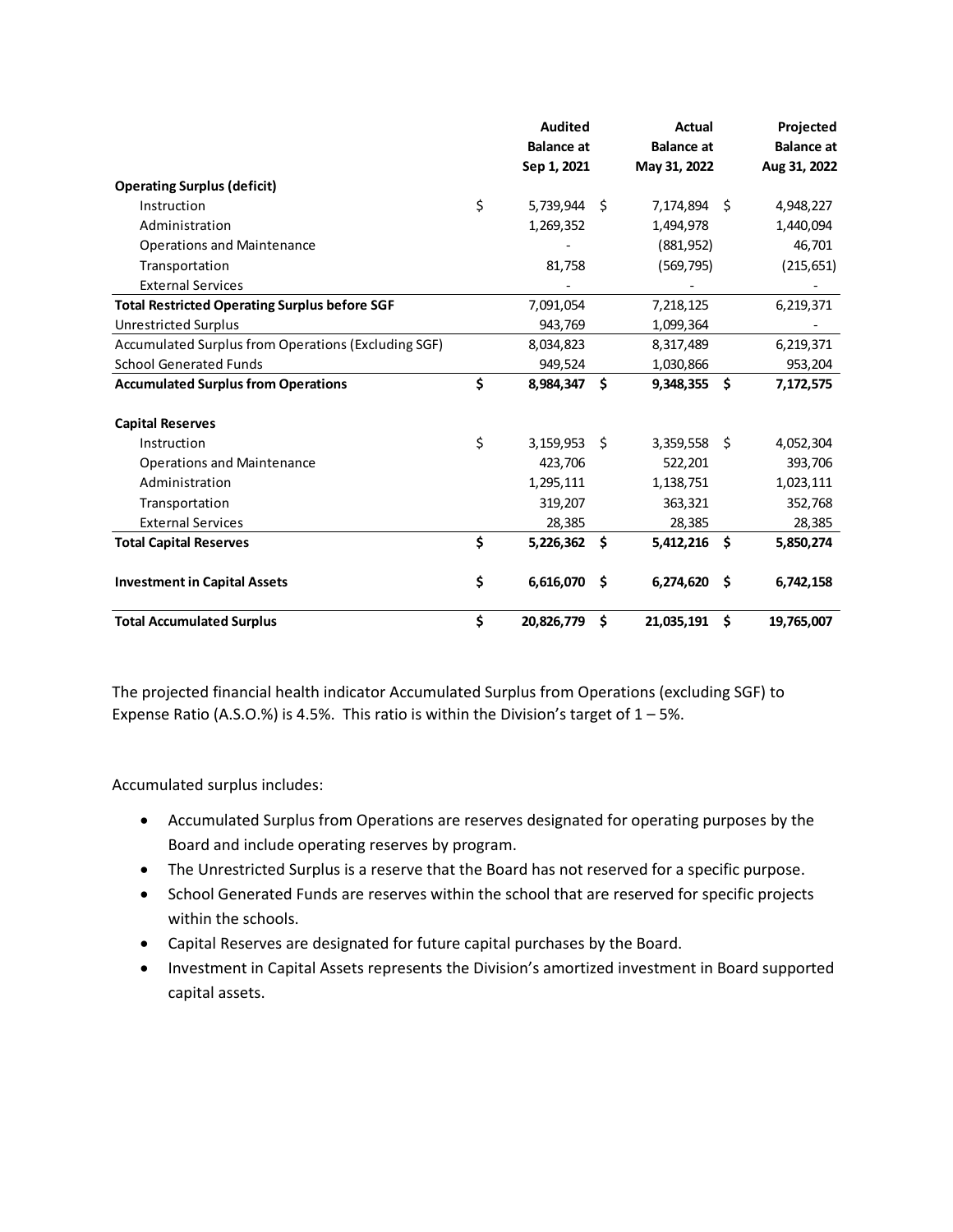





# **3. Results from Operations**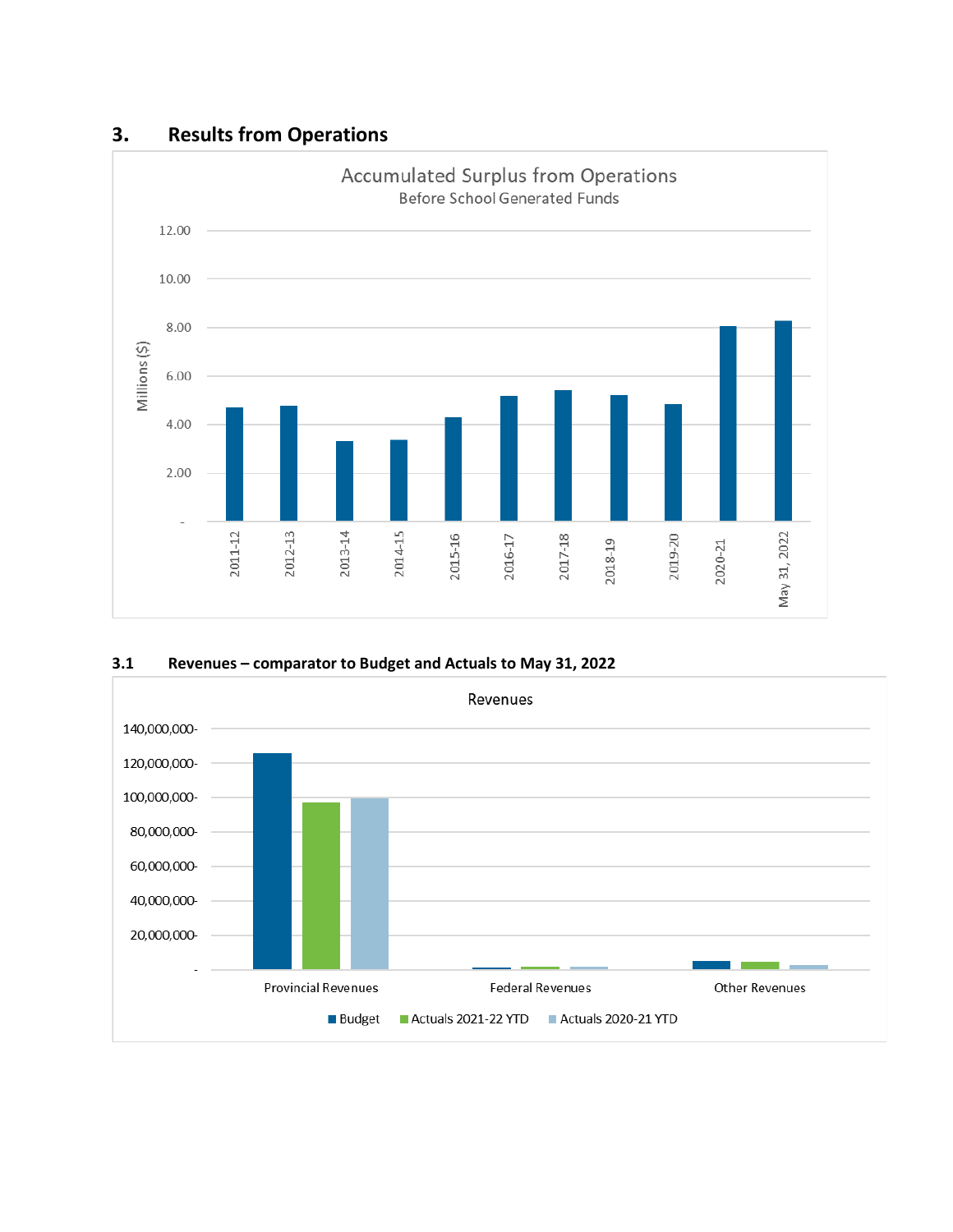### *3.1.1 Revenue from Provincial Government*

| Annual        |     | <b>Nine Months Ended</b> | $%$ of        | <b>Nine Months Ended</b> | %        |
|---------------|-----|--------------------------|---------------|--------------------------|----------|
| <b>Budget</b> |     | May 31, 2022             | <b>Budget</b> | May 31, 2021             | Change   |
| \$125,512,863 | -SG | 97.159.408               | 77.4%         | 99.522.948               | $-2.4\%$ |

The Alberta government is the key revenue source for the Division providing 95% of its revenues. Revenue received from the Government of Alberta was 77.4% of budget. The revenue is above budget due to additional funding from the Learning Loss, CI Resource Purchasing and Federal Safe Indoor Air grants unknown at the time of budget. Basic instruction grant rates are paid on a 3-year WMA enrolment based on the budget, cash adjustments are made in the following year for any differences in enrolment. The -2.4% decrease from the prior year is primarily due to the Safe Return to Class federal funding that was received in the prior year.

## *3.1.2 Revenue from Federal Government*

| Annual<br><b>Budget</b> | <b>Nine Months Ended</b><br>May 31, 2022 | % of<br><b>Budget</b> | <b>Nine Months Ended</b><br>May 31, 2021 | %<br>Change |
|-------------------------|------------------------------------------|-----------------------|------------------------------------------|-------------|
| 1.256.628 \$            | 1.460.614                                | 116.2%                | 1.432.255                                | 2.0%        |

The federal government provides funding for First Nation students. Actual revenues are 116.2% of budget due to the timing of federal payments and an increase in enrolments and other federal grants such as Jordan's Principle. The 2.0% change from the prior year is related to the increase in enrolments and other federal grants.

### *3.1.3 Other Revenues*

| Annual<br><b>Budget</b> | <b>Nine Months Ended</b><br>May 31, 2022 | % of<br><b>Budget</b> |     | <b>Nine Months Ended</b><br>May 31, 2021 | %<br>Change |
|-------------------------|------------------------------------------|-----------------------|-----|------------------------------------------|-------------|
| 5.111.344 \$            | 4.602.167                                | 90.0%                 | \$. | 2.760.537                                | 66.7%       |

Other Revenues for the year are 90.0% of budget as many of the fees are collected up front at the beginning of the year and recognizing some donation revenues that had been deferred at year end. The 66.7% increase from the prior year is primarily due to schools not charging many fees last year due to COVID-19 last year and the increase in donations this year due to the recognition of the deferred revenues.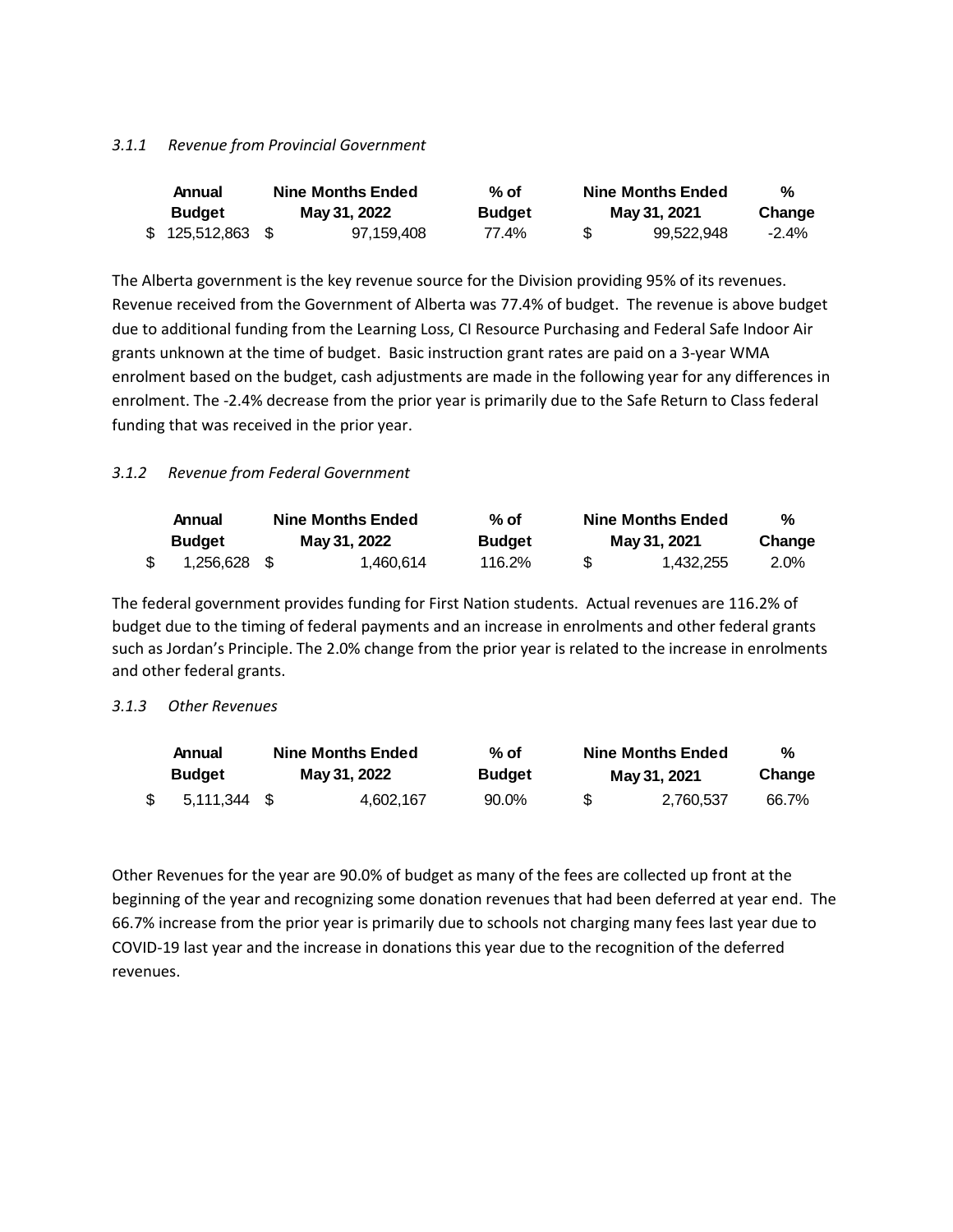

**3.2 Expenditures - comparator to Budget and Actuals to May 31, 2022**

### *3.2.1 Salaries, Wages and Benefits*

| Annual           | <b>Nine Months Ended</b> |              | % of          | <b>Nine Months Ended</b> |              | %      |  |
|------------------|--------------------------|--------------|---------------|--------------------------|--------------|--------|--|
| <b>Budget</b>    |                          | May 31, 2022 | <b>Budget</b> |                          | May 31, 2021 | Change |  |
| $$99.167.824$ \$ |                          | 77.916.589   | 78.6%         | - 35                     | 74.531.616   | 4.5%   |  |

Salaries, Wages and Benefits are slightly above budget. The 4.5% increase over the prior year is primarily due to increases in staff to support the increased enrolments and the Learning Loss grant. Enrolments increased 427 students over the prior year at September 30.

### *3.2.2 Service, Contracts and Supplies*

| Annual           | <b>Nine Months Ended</b> |              | % of          |    | <b>Nine Months Ended</b> |         |  |
|------------------|--------------------------|--------------|---------------|----|--------------------------|---------|--|
| <b>Budget</b>    |                          | May 31, 2022 | <b>Budget</b> |    | May 31, 2021             | Change  |  |
| $$26,431,967$ \$ |                          | 18.971.416   | 71.8%         | S. | 18.744.558               | $1.2\%$ |  |

The Service, Contracts and Supplies are sitting at 71.8% of budgets as many initiatives do not occur evenly over the year. The 1.2% increase from the prior year is largely due to additional expenses to support the increase in students and incurring costs for activities that did not occur last year due to Covid-19.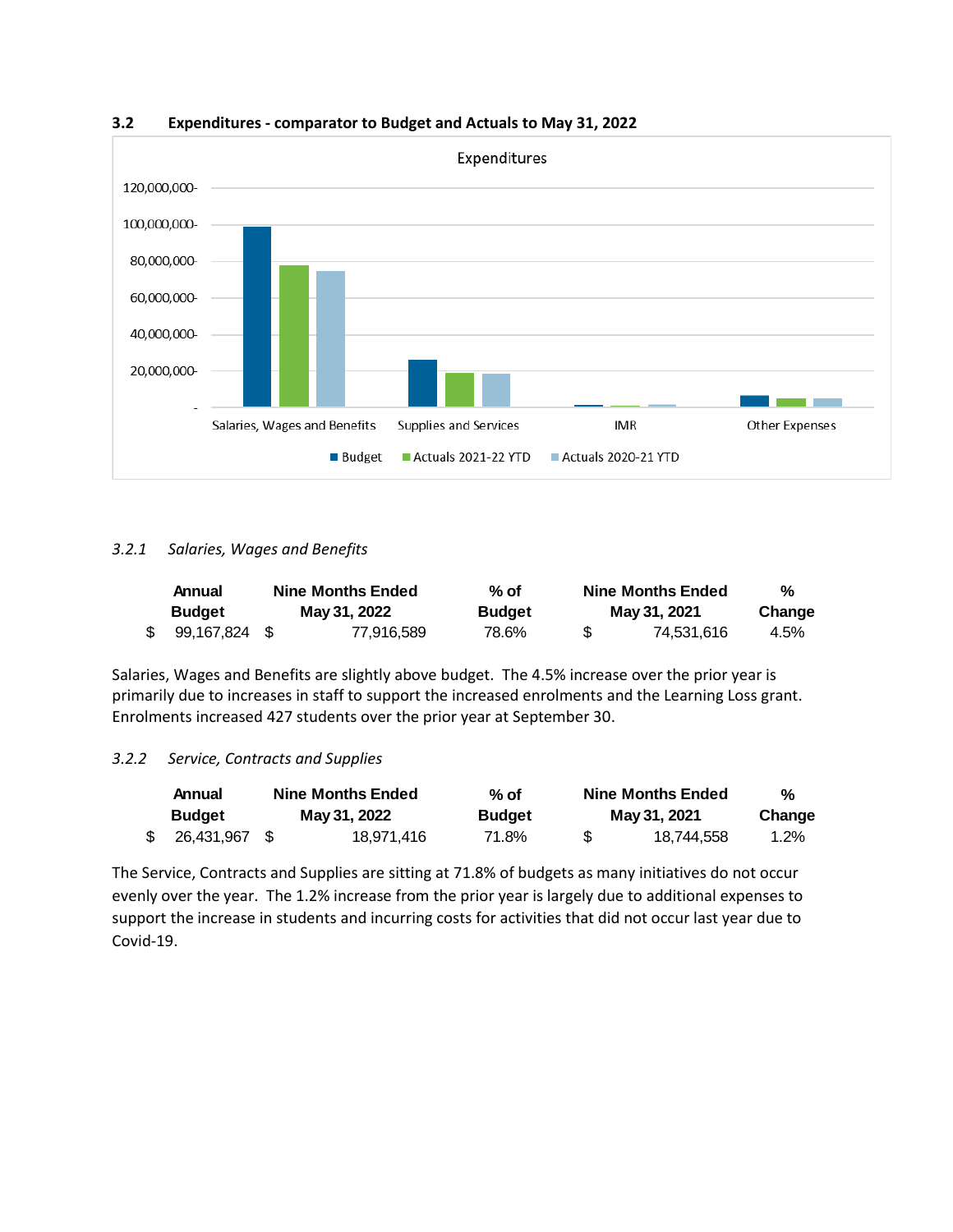*3.2.3 Infrastructure Maintenance Renewal (IMR)*

| Annual        | <b>Nine Months Ended</b> | % of          |     | <b>Nine Months Ended</b> | %      |
|---------------|--------------------------|---------------|-----|--------------------------|--------|
| <b>Budget</b> | May 31, 2022             | <b>Budget</b> |     | May 31, 2021             | Change |
| 1,462,579 \$  | 1.125.761                | 77.0%         | -SS | 1.766.120                | -36.3% |

Infrastructure, Maintenance and Renewal expenditures were 77.0% of budget. IMR expenditures do not occur evenly over the year and many projects are done when students are not in the buildings. The decrease over the prior year is due to changes in the IMR grant which is now being split with the CMR grant.

### *3.2.4 Other Expenses*

|               | Annual       | <b>Nine Months Ended</b> |           | % of          | <b>Nine Months Ended</b> |           | %       |  |
|---------------|--------------|--------------------------|-----------|---------------|--------------------------|-----------|---------|--|
| <b>Budget</b> |              | May 31, 2022             |           | <b>Budget</b> | May 31, 2021             |           | Change  |  |
|               | 6.818.465 \$ |                          | 5.000.011 | 73.3%         | \$.                      | 4.976.487 | $0.5\%$ |  |

Other Expenses include amortization of capital assets and are 73.3% of budget. The 0.5% increase over the prior year is primarily the result of increased amortization of the Woodhaven modernization.

#### **3.3 Excess of Revenues over Expenses**

Overall, the Division has a surplus of \$208K at the end of the third quarter.

| Program                    |    | <b>Budget</b><br>2021-22 | <b>May 31</b><br>2022 | <b>May 31</b><br>2021 |
|----------------------------|----|--------------------------|-----------------------|-----------------------|
| Instruction                | \$ | (2,000,000)              | \$<br>1,434,954       | \$3,500,421           |
| Administration             |    |                          | 225,623               | 434,932               |
| Operations and Maintenance |    |                          | (881, 952)            | 370,194               |
| Transportation             |    |                          | (651, 553)            | (673, 589)            |
| <b>External Services</b>   |    |                          |                       |                       |
| Total                      | S  | (2,000,000)              | \$<br>127,070         | \$3,631,958           |
| Add: SGF                   |    |                          | 81,342                | 65,001                |
| Total                      | \$ | (2,000,000)              | \$<br>208,412         | \$3,696,959           |

The Instructional Program had a surplus of \$1.4M as a result of receiving the Learning Loss grant and the timing of expenditures that will occur later in the year.

Operations and Maintenance is currently in a deficit of \$882K as a result of the timing of expenditures and transfers to other programs.

The Administration program was in a surplus position of \$226K as the result of the timing of expenditures during the year.

The Transportation program is in a deficit position of \$652K due to the timing of expenditures.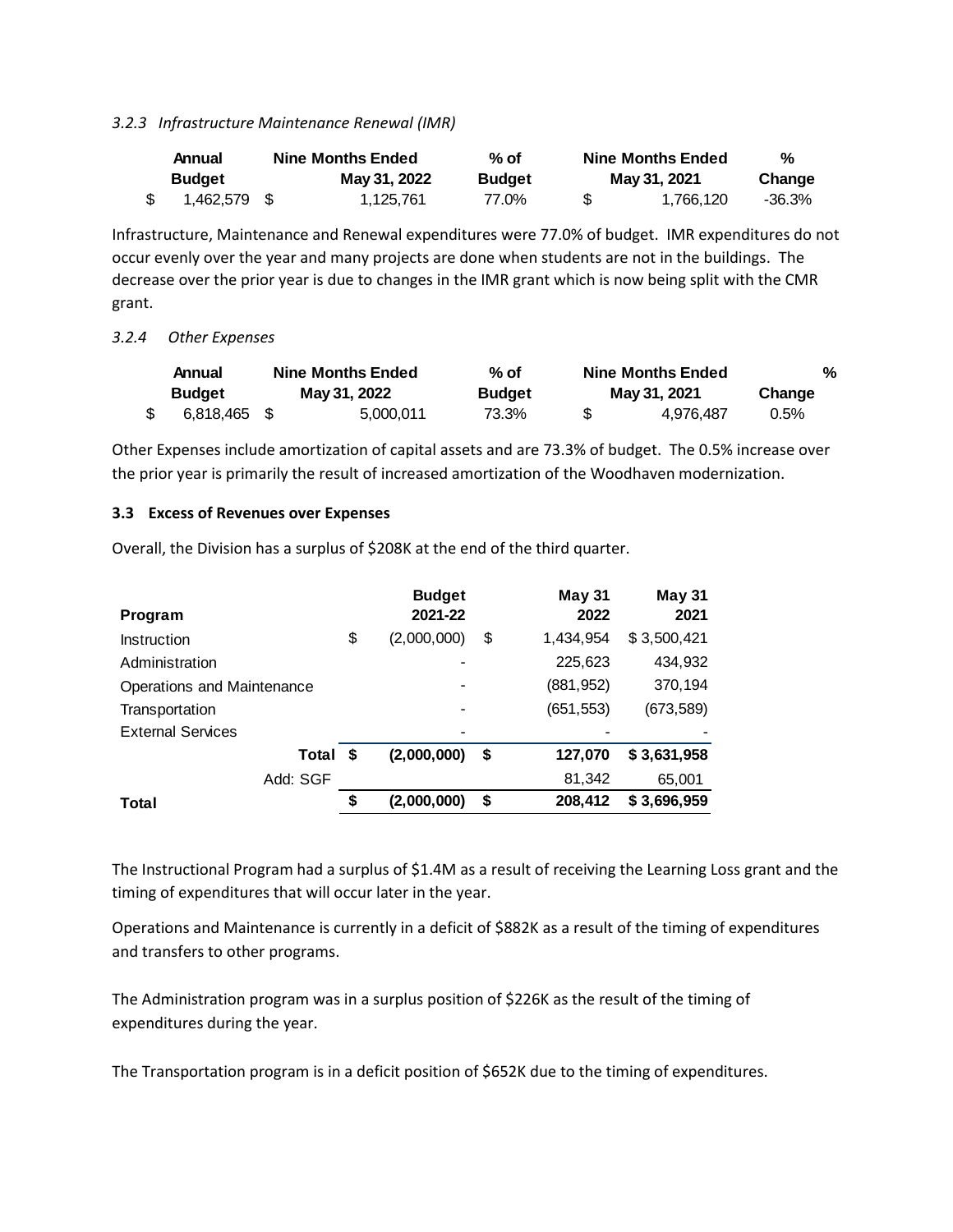## **4. Significant Changes and Events**

## **4.1 COVID-19 Pandemic**

COVID-19 continues to have an impact on the Division. The Division has budgeted \$1.6M in COVID-19 Mitigation funding which will offset a liability that the Division set up for 2020-2021 Alberta Education WMA claw back for reduced enrolments last year. The Division continues to offer both in-school and virtual classes

Additional costs include:

- Substitute costs for teachers who are having to isolate.
- Additional Services, contacts and supplies include personal protective equipment, additional cleaning supplies and equipment, and sanitizer.

## **4.2 Labour Relations**

The Alberta Teachers Association (ATA) collective agreement expired on August 31, 2020. TEBA and the ATA have received the mediator's recommendations for settlement. The mediator's report if ratified would result in additional expenses in the current year that have not been forecast.

The Central Alberta Association of Municipal and School Employees (CAAMSE) collective agreement expires August 31, 2023.

The International Union of Operating Engineers (IUOE) collective agreement expires August 31 ,2023.

## **4.3 Provincial Funding**

The provincial government introduced a new funding model based on WMA enrolment across three years.

The new provincial funding model is broken down into 5 categories using the WMA model:

- **Base Instruction** 
	- $\circ$  Funding for early learning and Grades 1 9
	- $\circ$  High school funding using a base rate 10% higher than the Grade 1 9 base rates to account for the increased cost of high school programming
	- o Rural small schools funding based on various enrolment thresholds for schools between 35 and 155 students
- Services and Supports
	- $\circ$  Specialized learning support funding supports the learning needs of students within an inclusive learning environment (includes funding for kindergarten students with severe disabilities and delays)
	- $\circ$  Program Unit Funding allocated using the WMA enrolment of children ages 2 years 8 months to 4 years 8 months with sever disabilities and delays